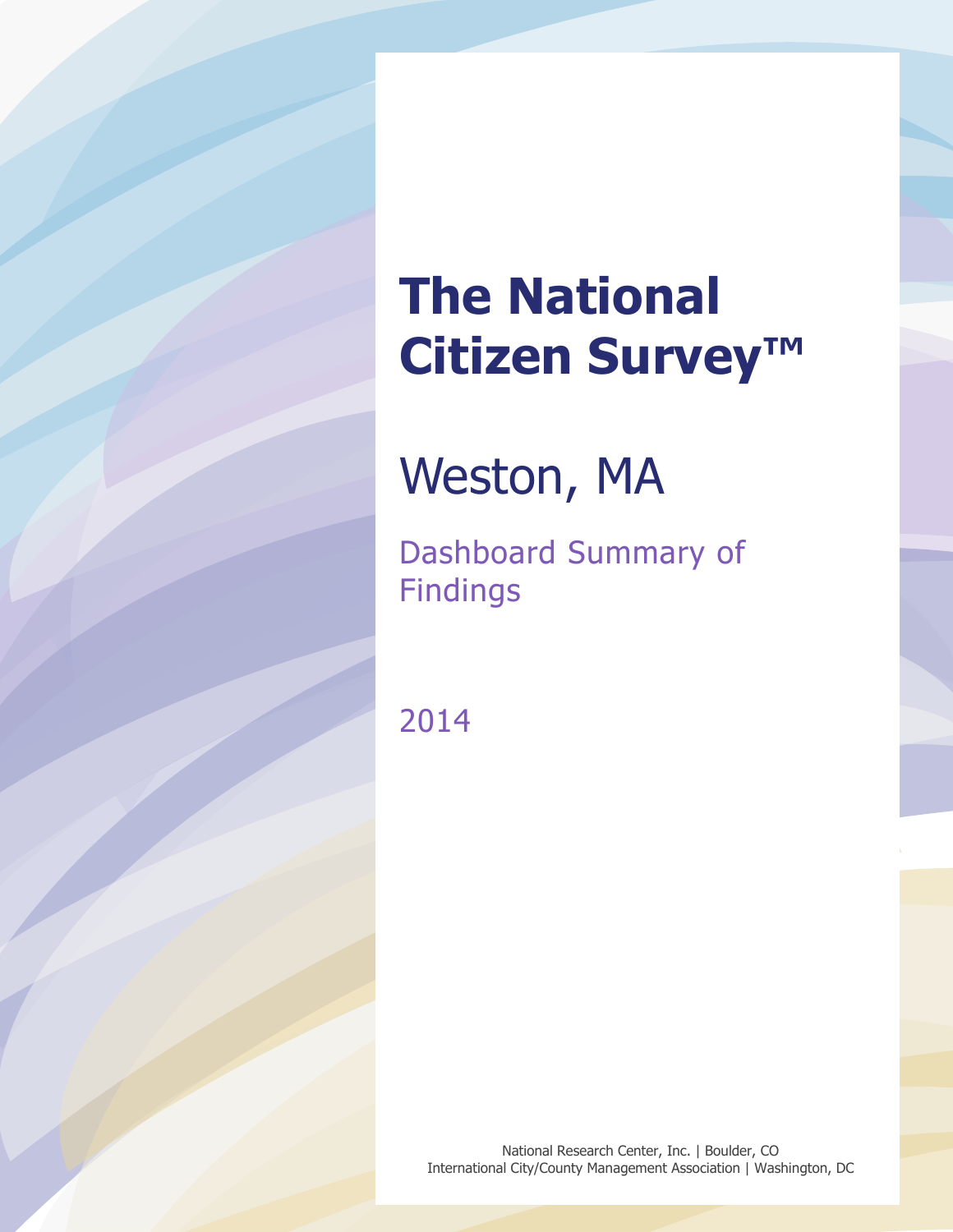# **Summary**

The National Citizen Survey™ (The NCS) is a collaborative effort between National Research Center, Inc. (NRC) and the International City/County Management Association (ICMA). The survey and its administration are standardized to assure high quality research methods and directly comparable results across The NCS communities. The NCS captures residents' opinions within the three pillars of a community, Community Characteristics, Governance and Participation, across eight central facets of community, Safety, Mobility, Natural Environment, Built Environment, Economy, Recreation and Wellness, Education and Enrichment and Community Engagement. This report summarizes Weston's performance in the eight facets of community livability with the "General" rating as a summary of results from the overarching questions not shown within any of the eight facets. The "Overall" represents the community pillar in its entirety (the eight facets and general).

By summarizing resident ratings across the eight facets and three pillars of a livable community, a picture of Weston's community livability emerges. Below, the color of each community facet summarizes how residents rated each of the pillars that support it – Community Characteristics, Governance and Participation. When most ratings were higher than the benchmark, the color is the darkest shade; when most ratings were lower than the benchmark, the color is the lightest shade. A mix of ratings (higher and lower than the benchmark) results in a color between the extremes.

In general, across each facet and within each pillar, Weston's ratings tended to be a mix of similar or higher when compared to other communities across the nation. Ratings for facets within Participation were mostly similar while almost all facets within Governance were higher than in comparison communities. Community Characteristics received a majority of similar ratings for facets with a few receiving higher ratings (General, Safety, Natural Environment and Education and Enrichment). This information can be helpful in identifying the areas that merit more attention.

|                                     | <b>Community Characteristics</b> |                |       | Governance     |                |       | Participation |                |       |
|-------------------------------------|----------------------------------|----------------|-------|----------------|----------------|-------|---------------|----------------|-------|
|                                     | Higher                           | <b>Similar</b> | Lower | Higher         | <b>Similar</b> | Lower | Higher        | <b>Similar</b> | Lower |
| Overall                             | 20                               | 25             |       | 30             | 10             |       |               | 19             |       |
| General                             | 6                                |                | 0     | っ              |                |       |               |                |       |
| Safety                              |                                  |                | 0     |                |                |       |               |                |       |
| Mobility                            |                                  |                |       |                |                |       |               |                |       |
| Natural Environment                 |                                  |                | 0     | 3              |                |       |               |                |       |
| <b>Built Environment</b><br>Economy |                                  |                |       | 3              |                |       |               |                |       |
|                                     |                                  |                |       |                |                |       |               |                |       |
| Recreation and Wellness             |                                  |                |       | 3              |                |       |               |                |       |
| <b>Education and Enrichment</b>     |                                  | 3              | 0     | $\overline{2}$ |                |       |               |                |       |
| Community Engagement                |                                  |                |       |                |                |       |               |                |       |

#### Figure 1: Dashboard Summary

| Legend |               |  |  |  |  |
|--------|---------------|--|--|--|--|
|        | Higher        |  |  |  |  |
|        | Similar       |  |  |  |  |
|        | Lower         |  |  |  |  |
|        | Not available |  |  |  |  |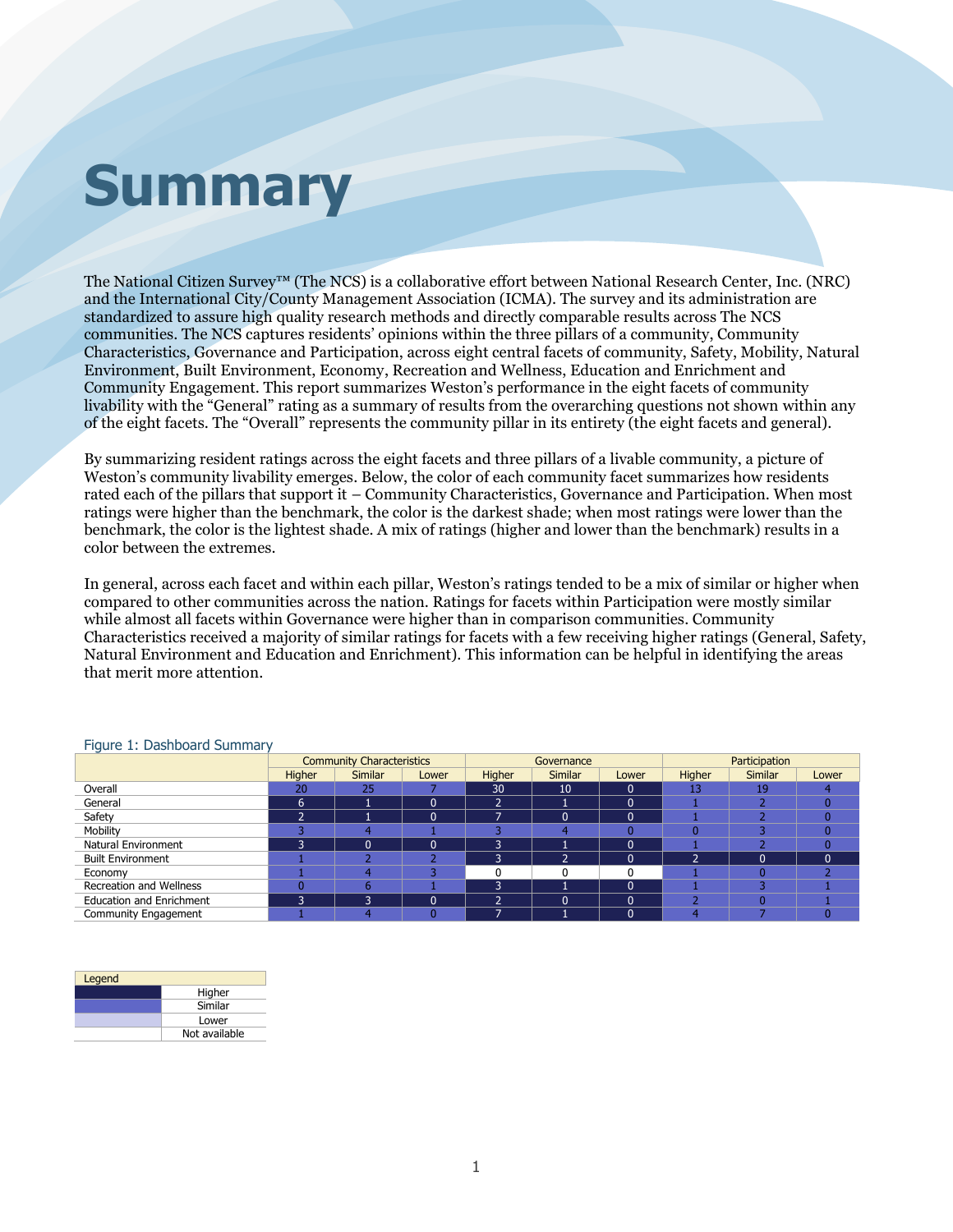### Figure 2: Detailed Dashboard

|                          | <b>Community Characteristics</b>   | <b>Benchmark</b>      | Percent positive | Governance                                            | <b>Benchmark</b>      | Percent<br>positive | Participation                                    | <b>Benchmark</b>   | Percent<br>positive |
|--------------------------|------------------------------------|-----------------------|------------------|-------------------------------------------------------|-----------------------|---------------------|--------------------------------------------------|--------------------|---------------------|
|                          | Overall appearance                 | $\uparrow \uparrow$   | 96%              | Customer service                                      |                       | 91%                 | <b>Recommend Weston</b>                          | $\leftrightarrow$  | 95%                 |
| General                  | Overall quality of life            |                       | 94%              | Services provided by Weston                           |                       | 90%                 | Remain in Weston                                 | $\leftrightarrow$  | 89%                 |
|                          | Place to retire                    | $\leftrightarrow$     | 51%              | Services provided by the<br><b>Federal Government</b> | $\leftrightarrow$     | 37%                 | Contacted Weston employees                       |                    | 63%                 |
|                          | Place to raise children            |                       | 95%              |                                                       |                       |                     |                                                  |                    |                     |
|                          | Place to live                      |                       | 97%              |                                                       |                       |                     |                                                  |                    |                     |
| Safety<br>Mobility       | Neighborhood                       |                       | 91%              |                                                       |                       |                     |                                                  |                    |                     |
|                          | Overall image                      | $\uparrow \uparrow$   | 91%              |                                                       |                       |                     |                                                  |                    |                     |
|                          | Overall feeling of safety          | $\uparrow \uparrow$   | 99%              | Police                                                |                       | 95%                 | Was NOT the victim of a crime                    | $\leftrightarrow$  | 93%                 |
|                          | Safe in neighborhood               | $\leftrightarrow$     | 98%              | Crime prevention                                      | $\uparrow \uparrow$   | 96%                 | Did NOT report a crime                           | $\leftrightarrow$  | 87%                 |
|                          | Safe downtown/commercial<br>area   | 1                     | 98%              | Fire                                                  | $\overline{ }$        | 98%                 | Stocked supplies for an emergency                |                    | 49%                 |
|                          |                                    |                       |                  | Fire prevention                                       |                       | 93%                 |                                                  |                    |                     |
|                          |                                    |                       |                  | Ambulance/EMS                                         |                       | 97%                 |                                                  |                    |                     |
|                          |                                    |                       |                  | Emergency preparedness                                |                       | 83%                 |                                                  |                    |                     |
|                          |                                    |                       |                  | Animal control                                        |                       | 80%                 |                                                  |                    |                     |
|                          | <b>Traffic flow</b>                | $\longleftrightarrow$ | 49%              | Traffic enforcement                                   |                       | 79%                 | Carpooled instead of driving alone               | $\leftrightarrow$  | 39%                 |
|                          | Travel by car                      |                       | 81%              | Street repair                                         | $\leftrightarrow$     | 55%                 | Walked or biked instead of driving               | $\leftrightarrow$  | 50%                 |
|                          | Travel by bicycle                  | $\leftrightarrow$     | 42%              | Street cleaning                                       | $\leftrightarrow$     | 73%                 | Used public transportation instead of<br>driving | $\leftrightarrow$  | 27%                 |
|                          | Ease of walking                    | $\leftrightarrow$     | 62%              | Street lighting                                       | $\leftrightarrow$     | 48%                 |                                                  |                    |                     |
|                          | Travel by public<br>transportation | Ψ                     | 16%              | Snow removal                                          |                       | 82%                 |                                                  |                    |                     |
|                          | Overall ease travel                | $\longleftrightarrow$ | 81%              | Sidewalk maintenance                                  | $\leftrightarrow$     | 62%                 |                                                  |                    |                     |
|                          | Public parking                     |                       | 83%              | Traffic signal timing                                 |                       | 70%                 |                                                  |                    |                     |
|                          | Paths and walking trails           |                       | 79%              | Recycling                                             | $\leftrightarrow$     | 89%                 |                                                  |                    |                     |
|                          | Overall natural environment        | $\uparrow\uparrow$    | 95%              | Drinking water                                        | $\uparrow \uparrow$   | 94%                 | Recycled at home                                 |                    | 94%                 |
| Natural                  | Air quality                        | $\uparrow \uparrow$   | 97%              | Open space                                            | $\uparrow \uparrow$   | 91%                 | Conserved water                                  | $\leftrightarrow$  | 77%                 |
| Environment              | Cleanliness                        | $\uparrow \uparrow$   | 96%              | Natural areas preservation                            | $\uparrow \uparrow$   | 91%                 | Made home more energy efficient                  | $\leftrightarrow$  | 77%                 |
|                          | New development in<br>Weston       | $\leftrightarrow$     | 45%              | Storm drainage                                        | $\leftrightarrow$     | 72%                 | NOT experiencing housing cost stress             |                    | 82%                 |
|                          | Affordable quality housing         |                       | 24%              | Utility billing                                       | $\longleftrightarrow$ | 86%                 | Did NOT observe a code violation                 | $\uparrow\uparrow$ | 78%                 |
| <b>Built Environment</b> | Housing options                    |                       | 30%              | Land use, planning and<br>zoning                      |                       | 73%                 |                                                  |                    |                     |
|                          | Overall built environment          |                       | 77%              | Code enforcement                                      | $\uparrow \uparrow$   | 77%                 |                                                  |                    |                     |
|                          | Public places                      | $\leftrightarrow$     | 69%              | Cable television                                      |                       | 79%                 |                                                  |                    |                     |

**Legend**

↑↑ Much higher ↑ Higher ↔ Similar ↓ Lower ↓↓ Much lower \* Not available

2